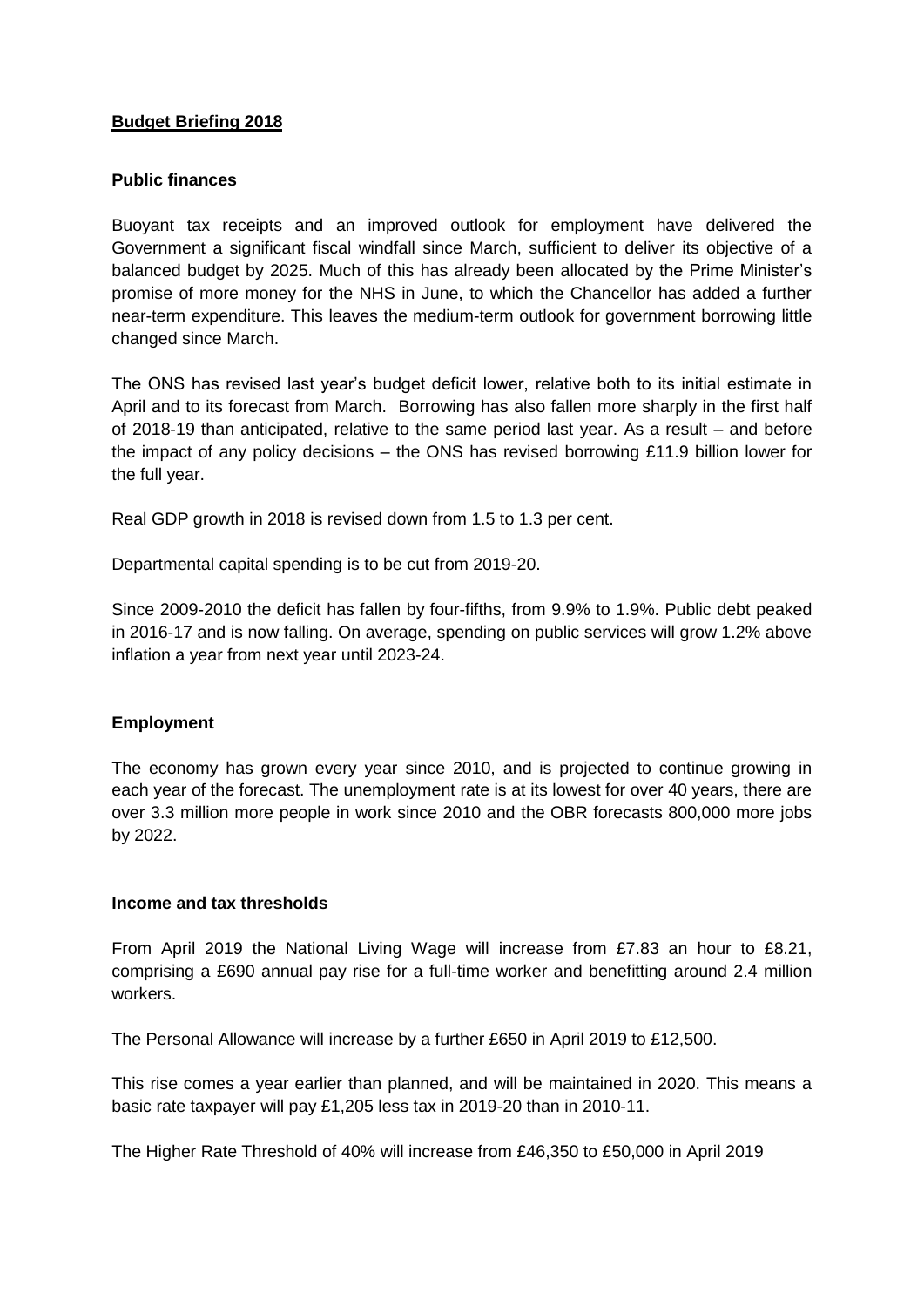## **Universal Credit - £1.7 billion in increase existing work allowances**

Increases to work allowances will mean working parents and people with disabilities claiming Universal Credit will be £630 better off each year.

Extra help is to be provided as people move from their existing benefits to Universal Credit with targeted support for people repaying debts.

### **Duties**

In 2019, fuel duty will remain frozen for the ninth year in a row, saving the average driver £1,000 since 2010.

Duty on beer, cider and spirits remains frozen

Short-haul rates of Air Passenger Duty will not rise for the eighth year in a row. Long-haul rates will rise in line with inflation.

### **NHS and social care**

The NHS budget is to increase by £20.5 billion after inflation by 2023-24. Within this, the NHS will increase mental health spending by more than £2 billion a year by 2023-24.

Local authorities in England will receive a further £650 million in social care funding next year.

#### **Housing**

The Government will immediately lift the cap on the amount of money local authorities in England are able to borrow to build housing. The cap will also be lifted in Wales.

### **Education**

£400 million will be made available to for schools this year, £10,000 for the average primary school and £50,000 for the average secondary school.

#### **Transport**

A £28.8 billion National Roads Fund, paid for by road tax, including £25.3 billion for the Strategic Road Network (motorways, trunk and "A" roads, will be set up. It is designed to help fund the new network of local roads (known as the Major Road Network), and larger local road projects.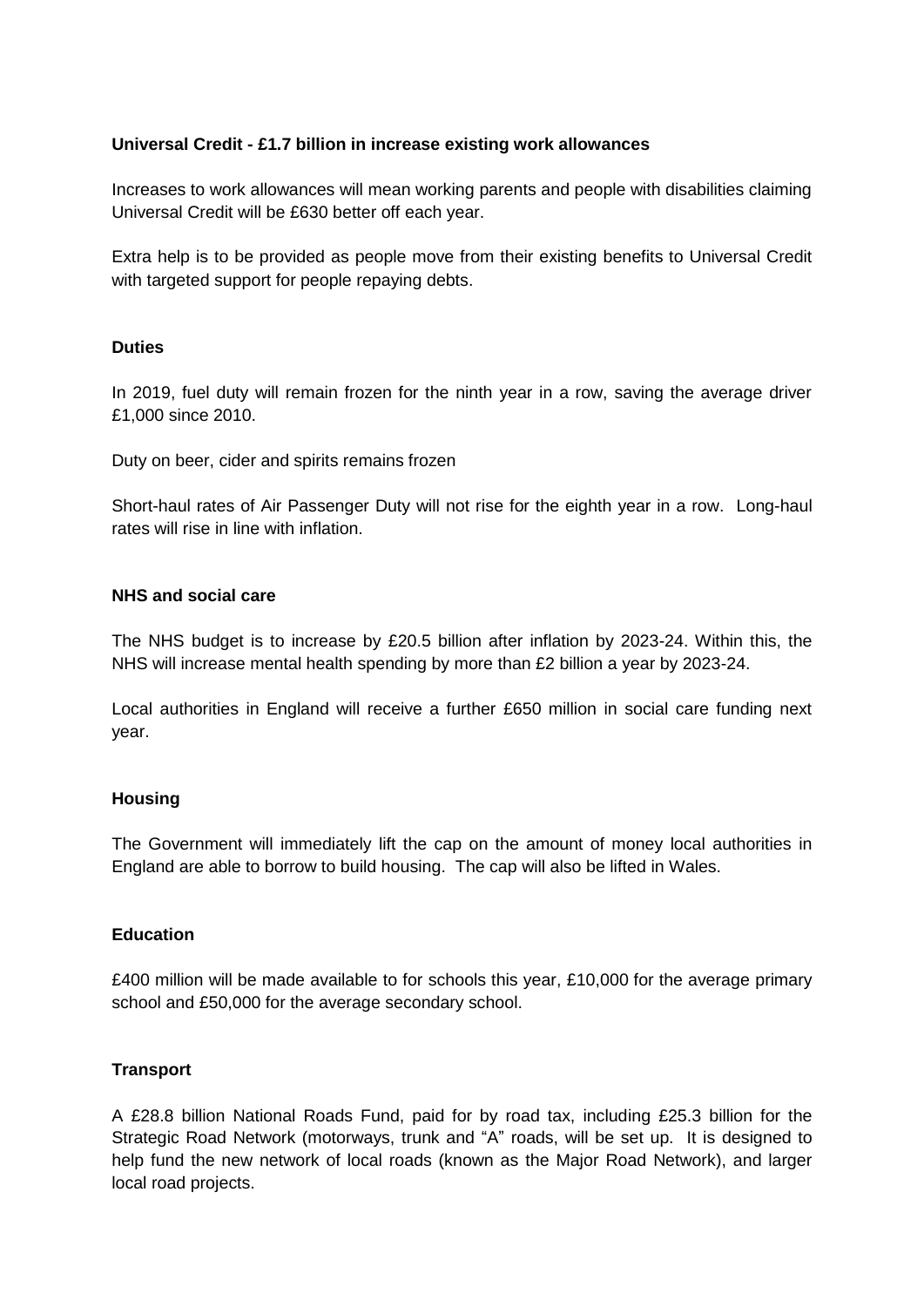Local authorities will receive £420 million to fix potholes on roads and renew bridges and tunnels, with an additional £150 million to improve local traffic hotspots such as roundabouts.

A new railcard for all young people aged 26 to 30 will be available nationally by the end of the year. The first digital only railcard will offer up to a 1/3 off most rail travel.

### **Devolved administrations**

Scotland, Wales and Northern Ireland will all get more money to spend in devolved areas, including education, health and housing, including:

- over £950 million more for the Scottish Government through to 2020-21
- over £550 million more for the Welsh Government through to 2020-21
- over £320 million more for a Northern Ireland Executive through to 2020-21

There will also be £150 million for a Tay Cities Deal, £120 million for a North Wales Growth Deal, £350 million for a Belfast City Region Deal and negotiations on a Derry/Londonderry and Strabane City Region Deal.

### **The High Street**

There will be over £1.5 billion allocated to support the high street, with small retail businesses rates bills cut by a third for two years from April 2019, with an overall saving of £900 million.

£675 million is to be spent to improve transport links, to re-develop empty shops as homes and offices, and to restore and re-use old and historic properties.

Public lavatories will receive 100% business rates relief.

### **Defence**

The Ministry of Defence will receive an extra £1 billion to help protect the UK against threats such as the rise in cyber-attacks and the resurgence of state-based threats.

There is to be £1 million spent for First World War Battlefield visits for school students.

Up to £19 million is to be allocated to commemoration of the Centenary of the WWI Armistice, comprising £8 million to help with the cost of repairs and alternations to village halls, Miners' welfare facilities and Armed Forces organisations' facilities, and £10 million to support veterans with mental health needs through the Armed Forces Covenant Fund Trust.